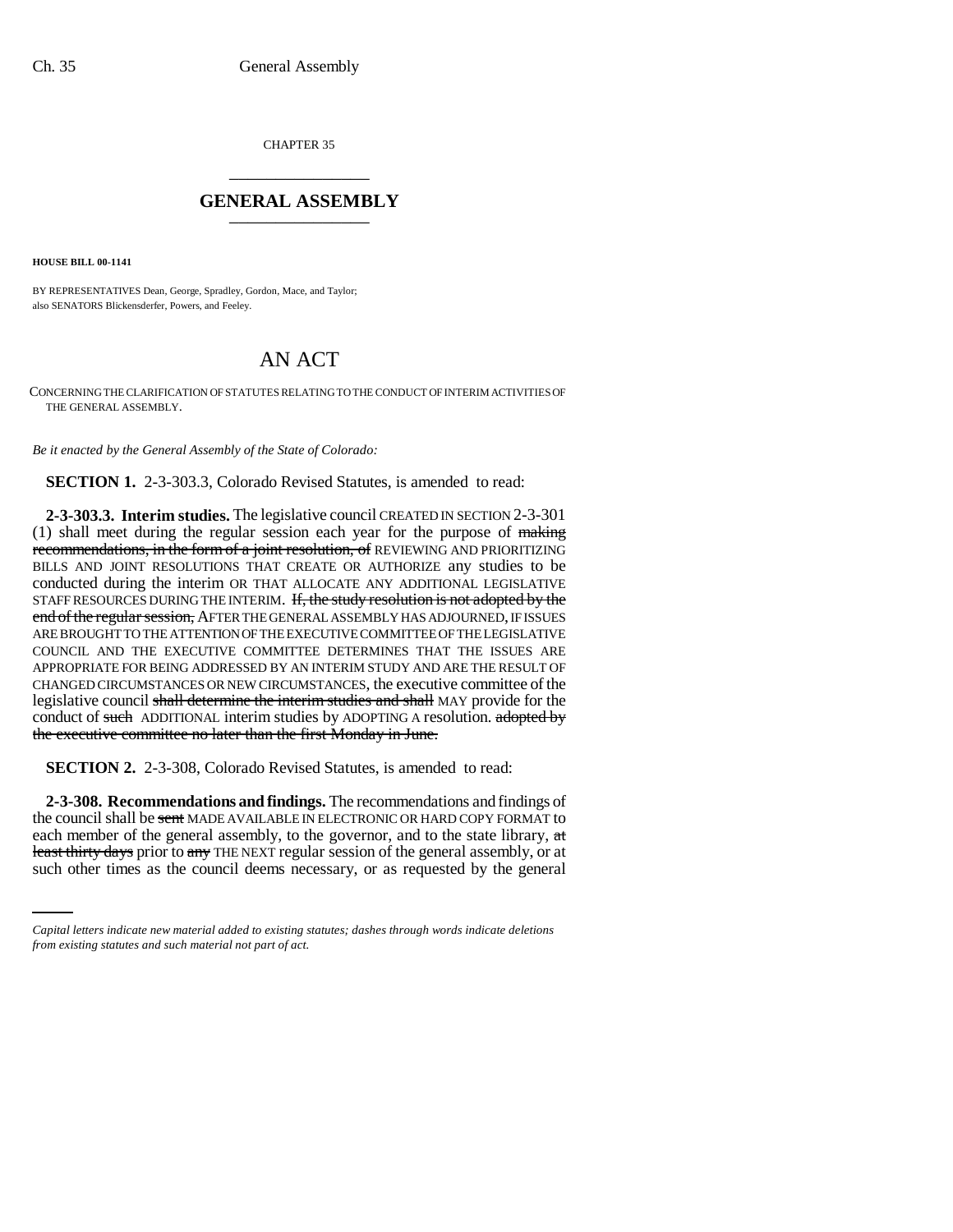assembly.

**SECTION 3.** 31-31-1001 (1), Colorado Revised Statutes, is amended to read:

**31-31-1001. Commission created - duties.** (1) There is hereby created the police officers' and firefighters' pension reform commission to be comprised of five senators appointed by the president of the senate and ten representatives appointed by the speaker of the house of representatives. THE PARTY REPRESENTATION SHALL BE IN PROPORTION GENERALLY TO THE RELATIVE NUMBER OF MEMBERS OF THE TWO MAJOR POLITICAL PARTIES IN EACH CHAMBER. THE CHAIRMAN SHALL BE DESIGNATED BY THE SPEAKER OF THE HOUSE OF REPRESENTATIVES IN ODD-NUMBERED YEARS AND BY THE PRESIDENT OF THE SENATE IN EVEN-NUMBERED YEARS. THE VICE-CHAIRMAN SHALL BE APPOINTED BY THE SPEAKER OF THE HOUSE OF REPRESENTATIVES IN EVEN-NUMBERED YEARS AND BY THE PRESIDENT OF THE SENATE IN ODD-NUMBERED YEARS. Members of the commission shall receive the same per diem allowance authorized for other members of the general assembly serving on interim study committees and actual expenses for participation in meetings of the commission. Staff services for the commission shall be furnished by the state auditor's office, the legislative council, and the office of legislative legal services. The state auditor, with the approval of the commission, may contract for services deemed necessary for the implementation of this part 10.

**SECTION 4.** 43-2-145 (2), (3), and (4), Colorado Revised Statutes, are amended, and the said 43-2-145 is further amended BY THE ADDITION OF A NEW SUBSECTION, to read:

**43-2-145. Transportation legislation review - committee.** (2) (a) UNTIL JANUARY 1, 2001, the committee shall be comprised of eleven members to be selected as follows:

 $(a)$  (I) Five members appointed by the governor from such highway advisory groups as the governor shall select, but which members shall be determined by him to adequately represent the entire state, no more than three of whom shall be from the same political party;

 $\langle \theta \rangle$  (II) Three members of the house of representatives appointed by the speaker of the house of representatives, no more than two of whom shall be from the same political party;

 $\left(\frac{e}{c}\right)$  (III) Three members of the senate appointed by the president of the senate, no more than two of whom shall be from the same political party.

(b) THE CHAIRMAN SHALL BE DESIGNATED BY THE SPEAKER OF THE HOUSE OF REPRESENTATIVES IN ODD-NUMBERED YEARS AND BY THE PRESIDENT OF THE SENATE IN EVEN-NUMBERED YEARS. THE VICE-CHAIRMAN SHALL BE APPOINTED BY THE SPEAKER OF THE HOUSE OF REPRESENTATIVES IN EVEN-NUMBERED YEARS AND BY THE PRESIDENT OF THE SENATE IN ODD-NUMBERED YEARS.

(c) A MAJORITY VOTE OF THE LEGISLATIVE MEMBERS OF THE COMMITTEE SHALL BE REQUIRED TO APPROVE ANY LEGISLATION TO BE RECOMMENDED TO THE GENERAL ASSEMBLY.